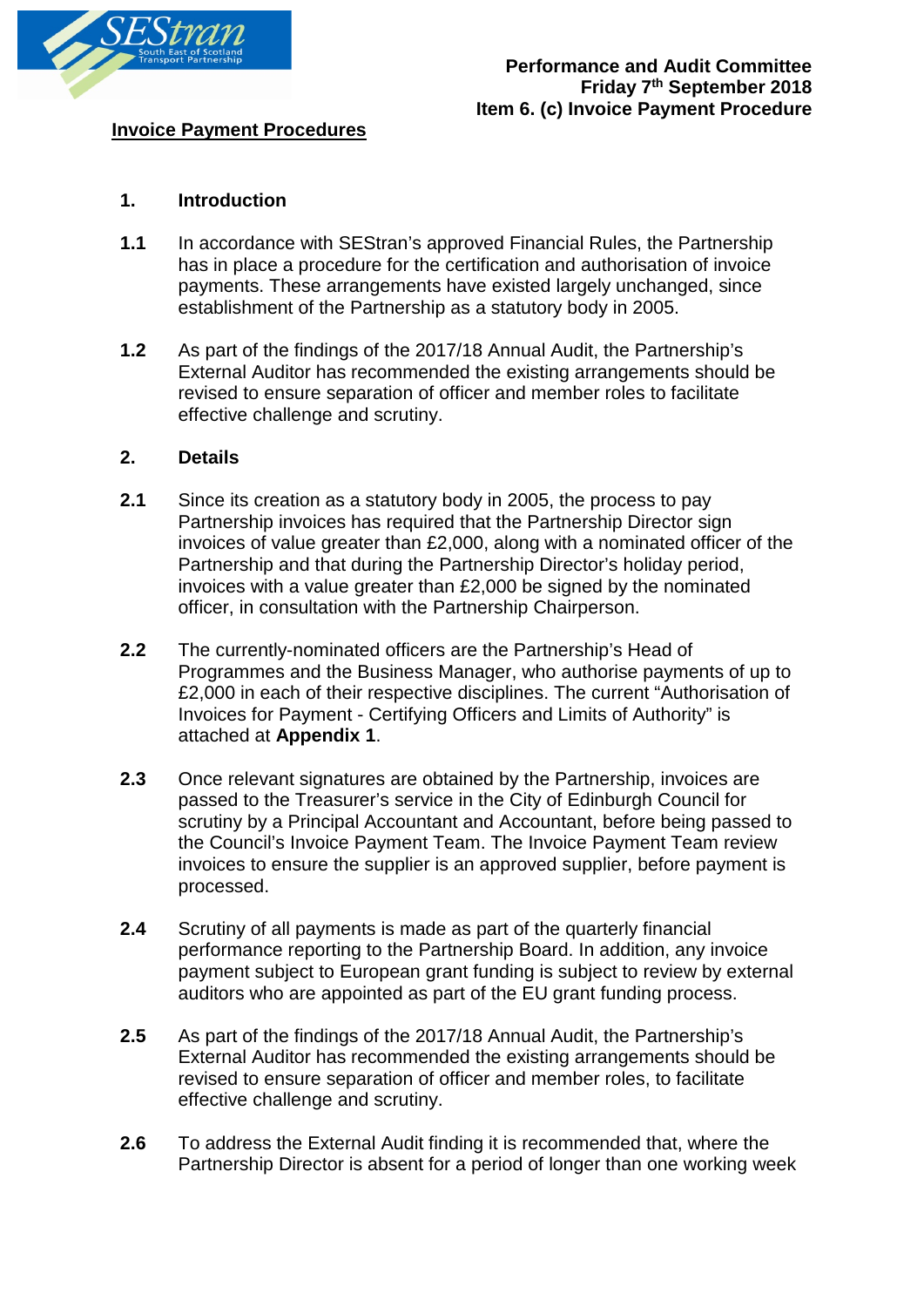

## **Performance and Audit Committee Friday 7th September 2018 Item 6. (c) Invoice Payment Procedure**

and an invoice with a value of more than £2,000 requires to be paid, the invoice be authorised for payment by the relevant budget manager – either the Programme Manager or Business Manager - and then counter-signed by the Business Manager or Programme Manager, respectively. It is also proposed that the invoice payment request be counter-signed by a Principal Accountant in the City of Edinburgh Council. The proposed amended "Authorisation of Invoices for Payment - Certifying Officers and Limits of Authority" is attached at **Appendix 2**.

- **2.7** During the Partnership Director's absence, invoice payment requests have been passed to the City of Edinburgh Council following the existing procedure. **Appendix 3** provides details of payments greater than £2,000 authorised during the period of the Partnership Director's absence.
- **2.8** In the External Auditor's Annual Report, it is noted that the External Auditor conducted audit testing over 2017/18 transactions, which were greater than £2,000 and were approved in consultation with the Chairperson. The Annual Audit Report confirms that these transactions were in the normal course of business for the Partnership.

#### **3. Recommendations**

**3.1** Performance and Audit Committee is recommended to approve the amended "Authorisation of Invoices for Payment - Certifying Officers and Limits of Authority" as detailed in Appendix 2 and refer the report to the Partnership Board.

Hugh Dunn **Treasurer** 7th September 2018

**Appendix 1**: Existing "Authorisation of Invoices for Payment - Certifying Officers and Limits of Authority" **Appendix 2**: Amended "Authorisation of Invoices for Payment - Certifying Officers and Limits of Authority" form **Appendix 3**: 2017/18 and 2018/19 Payments of value greater than £2,000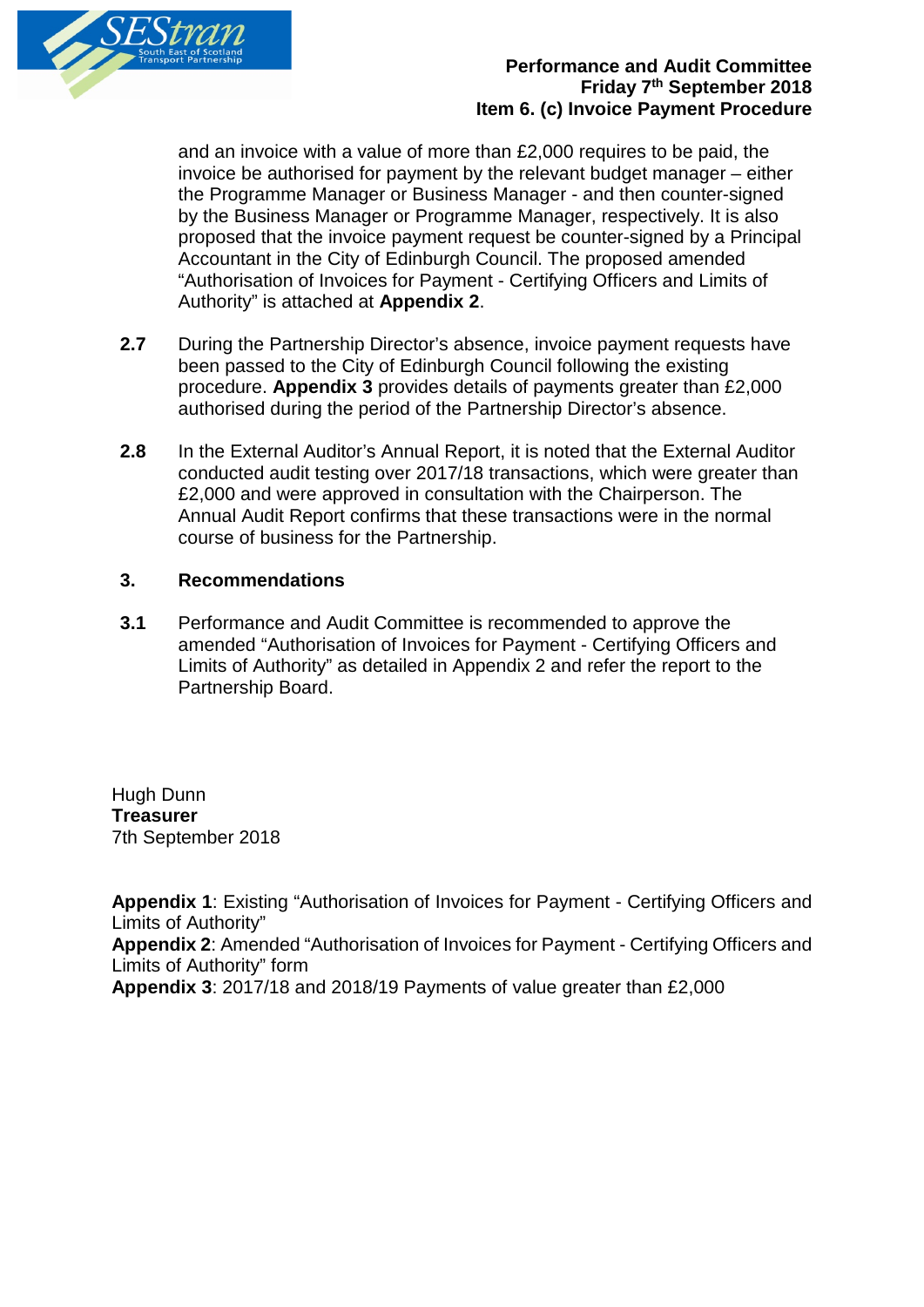

## **Performance and Audit Committee Friday 7th September 2018 Item 6. (c) Invoice Payment Procedure**

| <b>Policy Implications</b>                | There are no policy implications arising as a result of<br>this report.              |
|-------------------------------------------|--------------------------------------------------------------------------------------|
| <b>Financial Implications</b>             | There are no financial implications arising as a result<br>of this report.           |
| Race Equalities Implications              | There are no race equality implications arising as a<br>result of this report.       |
| <b>Gender Equalities Implications</b>     | There are no gender equality implications arising as a<br>result of this report.     |
| <b>Disability Equalities Implications</b> | There are no disability equality implications arising as<br>a result of this report. |
| <b>Climate Change Implications</b>        | There are no climate change implications arising as a<br>result of this report.      |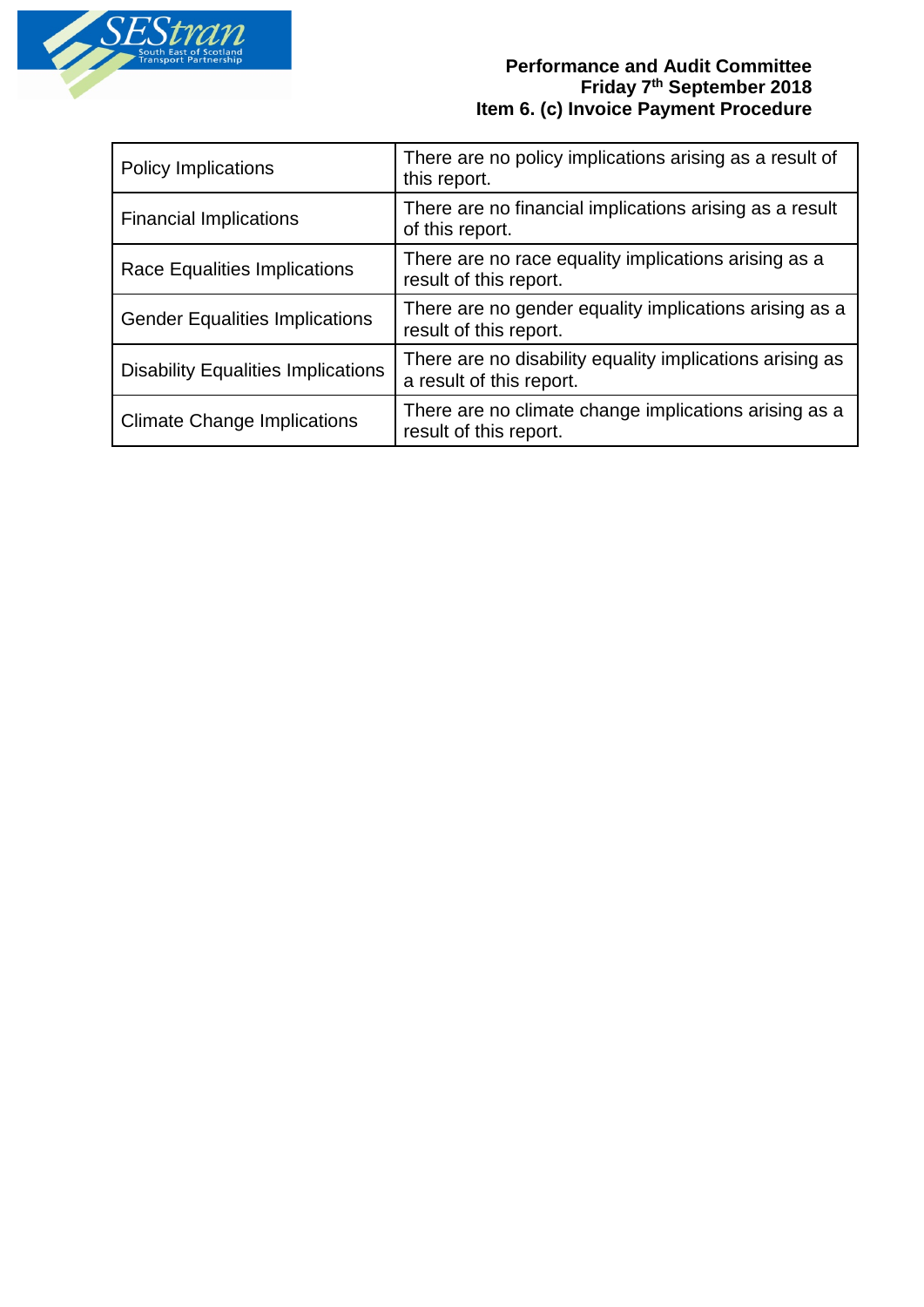

#### **CURRENT - AUTHORISATION OF INVOICES FOR PAYMENT – CERTIFYING OFFICERS AND LIMITS OF AUTHORITY**

To: Iain Shaw Principal Accountant The City of Edinburgh Council Business Centre 2.5 Waverley Court 4 East Market Street **Edinburgh** EH8 8BG

In accordance with SEStran financial regulations, the following officers can authorise invoices on behalf of SEStran:

| <b>Name</b> | <b>Job Title</b>               | <b>Limit of</b><br><b>Authority</b> | Type of<br><b>Invoice</b> | <b>Specimen</b><br><b>Signature</b> |
|-------------|--------------------------------|-------------------------------------|---------------------------|-------------------------------------|
|             | Partnership<br><b>Director</b> | No Limit                            | All                       |                                     |
|             | Head of<br>Programmes          | £2,000**                            | Project related           |                                     |
|             | <b>Business</b><br>Manager     | £2,000*                             | Administration            |                                     |

- During the Partnership Director's holiday period, can authorise administration type invoices valued £2,000 and above, in consultation with the Chair.
- \*\* During the Partnership Director's holiday period, can authorise project type invoices valued £2,000 and above, in consultation with the Chair.

**Signature of the Partnership Director……………………………………………………………**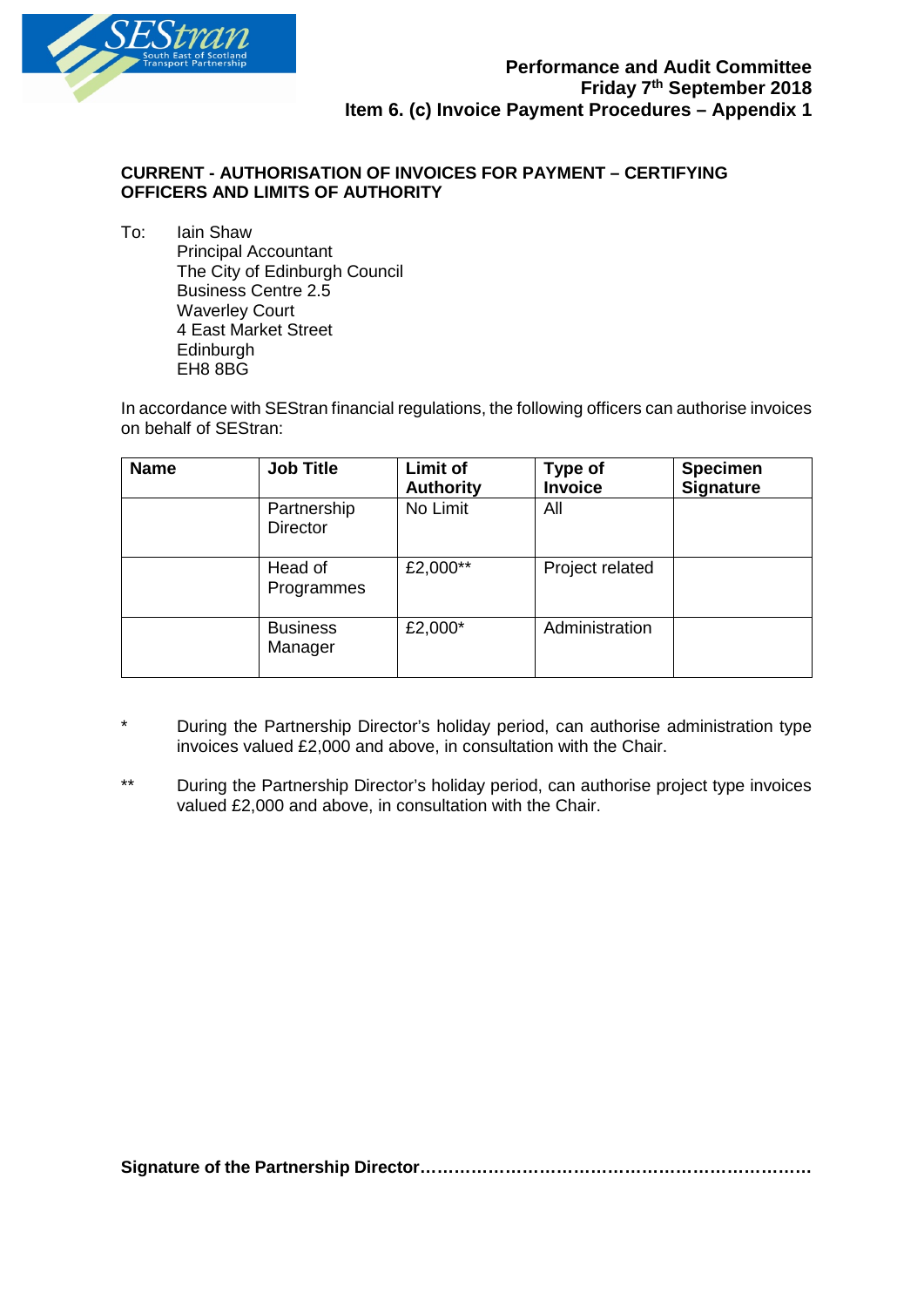

#### **PROPOSED - AUTHORISATION OF INVOICES FOR PAYMENT – CERTIFYING OFFICERS AND LIMITS OF AUTHORITY**

To: Iain Shaw Principal Accountant The City of Edinburgh Council Business Centre 2.5 Waverley Court 4 East Market Street **Edinburgh** EH8 8BG

In accordance with SEStran financial regulations, the following officers can authorise invoices on behalf of SEStran:

| <b>Name</b> | <b>Job Title</b>               | <b>Limit of</b><br><b>Authority</b> | Type of<br><b>Invoice</b> | <b>Specimen</b><br><b>Signature</b> |
|-------------|--------------------------------|-------------------------------------|---------------------------|-------------------------------------|
|             | Partnership<br><b>Director</b> | No Limit                            | All                       |                                     |
|             | Head of<br>Programmes          | £2,000*                             | Project related           |                                     |
|             | <b>Business</b><br>Manager     | £2,000**                            | Administration            |                                     |

- When the Partnership Director is absent for a period of longer than one working week and an invoice with a value of more than £2,000 requires to be paid, the invoice can be authorised for payment by the Head of Programmes and counter-signed by the Business Manager.
- \*\* When the Partnership Director is absent for a period of longer than one working week and an invoice with a value of more than £2,000 requires to be paid, the invoice can be authorised for payment by the Business Manager and counter-signed by the Head of Programmes.

When the Partnership Director is absent for a period of longer than one working week and an invoice with a value more than £2,000 requires to be paid, the invoice payment request will be counter-signed by a Principal Accountant of the City of Edinburgh Council in addition to signatures required above by officers of the Partnership.

**Signature of the Partnership Director……………………………………………………………**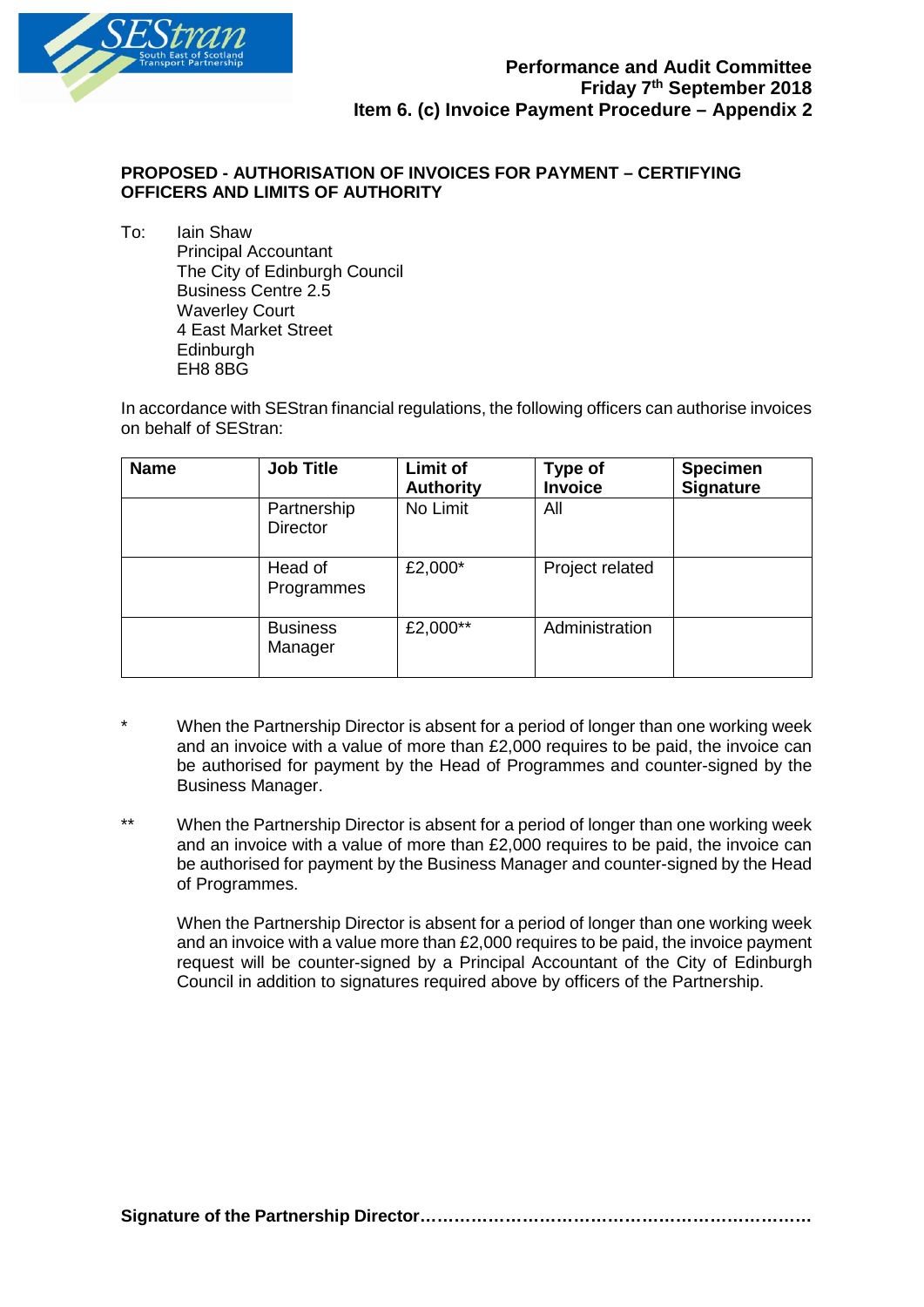

## **2017/18 and 2018/19 Payments of value greater than £2,000**

| 2017/18                       | Net (E)    | VAT(f)    | Gross $(E)$ |
|-------------------------------|------------|-----------|-------------|
| <b>Mobius Networks</b>        | 4,366.80   | 873.36    | 5,240.16    |
| City of York Council          | 11,770.00  | 0.00      | 11,770.00   |
| Systra Ltd                    | 10,005.00  | 2,001.00  | 12,006.00   |
| <b>Ineo Systrans</b>          | 169,230.93 | 33,846.19 | 203,077.12  |
| <b>Carplus Trust</b>          | 27,000.00  | 0.00      | 27,000.00   |
| <b>Carplus Trust</b>          | 20,000.00  | 4,000.00  | 24,000.00   |
| <b>Carplus Trust</b>          | 46,748.06  | 9,349.61  | 56,097.67   |
| <b>Ticketer</b>               | 24,675.00  | 4,935.00  | 29,610.00   |
| <b>Ticketer</b>               | 31,716.00  | 6,343.20  | 38,059.20   |
| <b>Ticketer</b>               | 121,850.00 | 24,370.00 | 146,220.00  |
| <b>Ticketer</b>               | 21,696.00  | 4,339.20  | 26,035.20   |
| <b>Ticketer</b>               | 4,874.00   | 974.80    | 5,848.80    |
| <b>Audit Scotland</b>         | 3,167.00   | 0.00      | 3,167.00    |
| <b>Mobius Networks</b>        | 4,364.90   | 872.98    | 5,237.88    |
| <b>STV Central Limited</b>    | 3,462.33   | 692.47    | 4,154.80    |
| <b>STV Central Limited</b>    | 3,462.33   | 692.47    | 4,154.80    |
| <b>STV Central Limited</b>    | 3,462.33   | 692.47    | 4,154.80    |
| <b>STV Central Limited</b>    | 3,462.33   | 692.47    | 4,154.80    |
| <b>STV Central Limited</b>    | 3,462.33   | 692.47    | 4,154.80    |
| <b>Fife Council</b>           | 15,000.00  | 3,000.00  | 18,000.00   |
| <b>STV Central Limited</b>    | 3,462.33   | 692.47    | 4,154.80    |
| <b>Scottish Government</b>    | 3,738.98   | 0.00      | 3,738.98    |
| <b>WYG</b>                    | 11,357.61  | 2,271.52  | 13,629.13   |
| <b>Mobius Networks</b>        | 4,372.60   | 874.52    | 5,247.12    |
| <b>Fife Council</b>           | 3,363.11   | 672.62    | 4,035.73    |
| <b>STV Central Limited</b>    | 3,462.33   | 692.47    | 4,154.80    |
| Anderson Strathern            | 2,097.20   | 419.44    | 2,516.64    |
| <b>Young Scot</b>             | 2,600.00   | 520.00    | 3,120.00    |
| Car Plus Bike Plus            | 12,246.00  | 2,449.20  | 14,695.20   |
| Trapeze                       | 45,060.57  | 9,012.11  | 54,072.68   |
| Mobius Networks               | 4,374.00   | 874.80    | 5,248.80    |
| Links Design                  | 2,399.00   | 479.80    | 2,878.80    |
| <b>WYG</b>                    | 3,021.00   | 604.20    | 3,625.20    |
| Sodexo Prestige               | 2,991.67   | 598.33    | 3,590.00    |
| <b>Scottish Government</b>    | 3,738.98   | 0.00      | 3,738.98    |
| Ineo Systrans                 | 56,410.31  | 11,282.06 | 67,692.37   |
| <b>Trapeze</b>                | 2,600.00   | 520.00    | 3,120.00    |
| <b>Edinburgh College</b>      | 18,000.00  | 0.00      | 18,000.00   |
| <b>Midlothian Council</b>     | 25,000.00  | 0.00      | 25,000.00   |
| Queen Margaret University     | 10,640.00  | 0.00      | 10,640.00   |
| 2017/18 (continued)           | Net (E)    | VAT (£)   | Gross (£)   |
| Carplus Bikeplus              | 20,000.00  | 4,000.00  | 24,000.00   |
| Radisson Blu Hotel, Edinburgh | 2,255.00   | 451.00    | 2,706.00    |